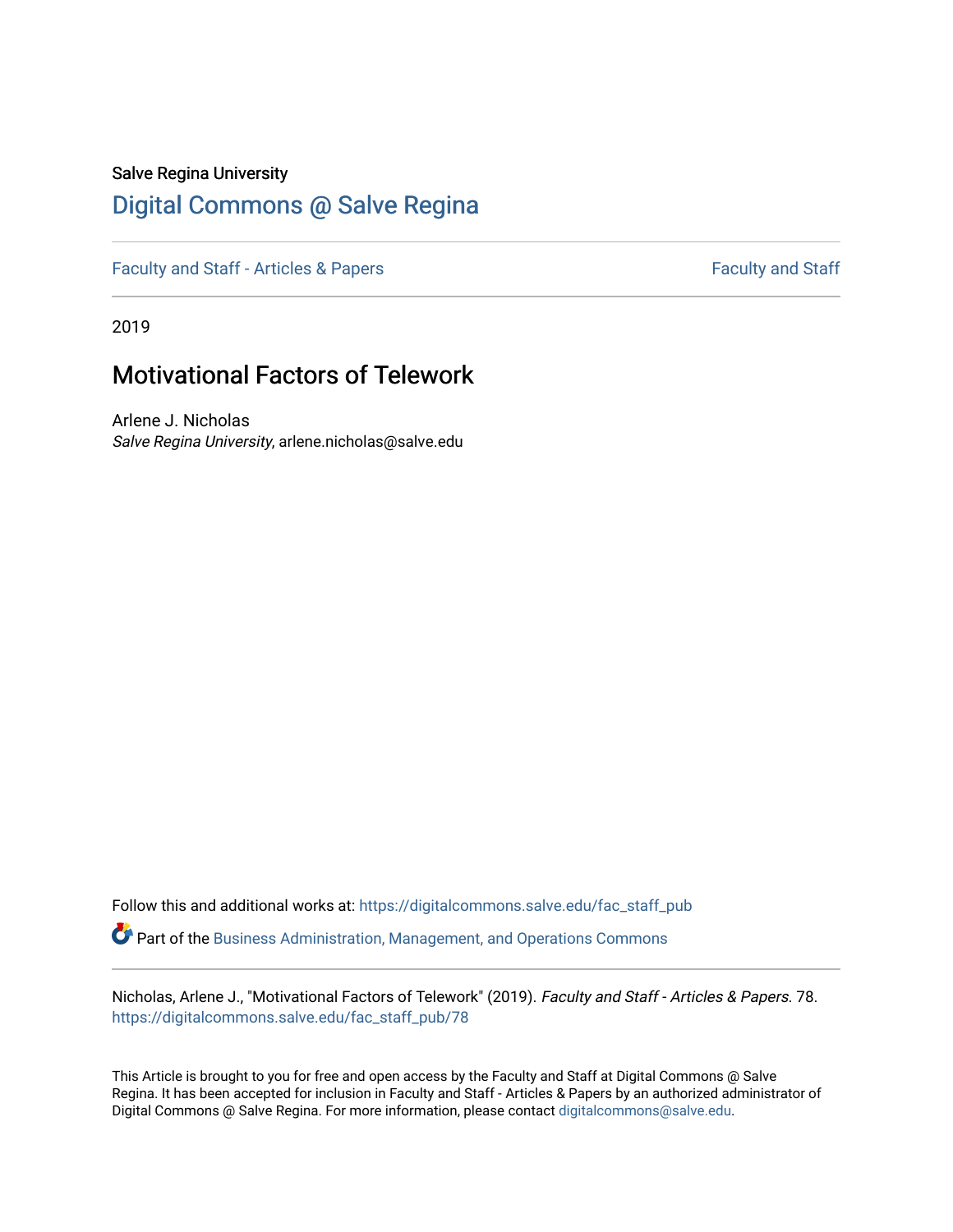# Motivational Factors of Telework

Arlene J. Nicholas, Ph.D. Business Studies and Economics Department Salve Regina University 100 Ochre Point Avenue Newport RI 02840 USA 401-341-3280 arlene.nicholas@salve.edu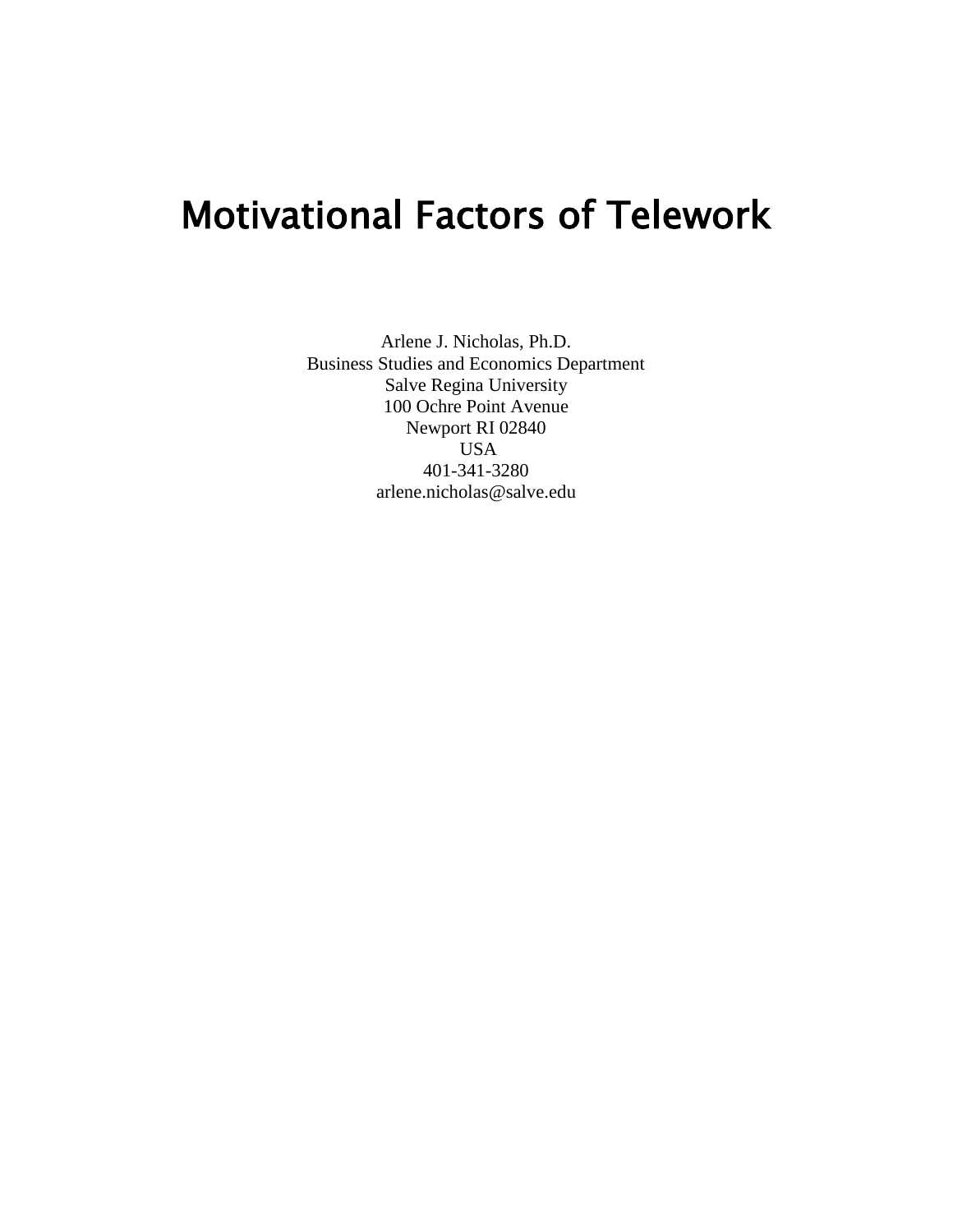# Motivational Factors of Telework

#### **Arlene J. Nicholas, Ph.D.**

Salve Regina University, United States

#### **INTRODUCTION**

This chapter discusses telework as a motivational option for workers and employers. Telework can be performed as a supplemental or a full-time employment opportunity for local, regional or global work. Teleworkers must be self-starters, able to work with minimal supervision, and, in some cases, rely on technological communications for professional interactions. Teleworkers can enjoy flexibility for work and personal responsibilities (Greer & Payne, 2014) while organizations can gain more satisfied productive, employees (Bloom, 2014; Caillier, 2014). An overview of telework's motivational benefits, incentives, and organizational examples for both employees and management are identified.

#### **TELEWORK IN TODAY'S WORK ENVIRONMENT**

Telework is a growing method of employment with a variety of benefits. Telework enables work from anywhere, anytime through information communication technologies (ICT) (Garett & Danziger, 2006). A recent Gallup poll of 1011 adults in the U.S. shows a steady increase in telework, with a short term dip caused by the 2008 economic crash (see Table 1) (Jones, 2015).





Source: Gallup Education and Work poll August 5 - 9, 2015

Forbes analyzed 40,000 jobs posted on Flexjobs 2015 to create the Top 100 Companies for Remote Jobs list (See Appendix A). The 36% increase of listings from the previous year included jobs in IT, medical and health, sales, administration, customer service, education and training, and marketing (Shin, 2016). The variation of jobs permitting telework include full time, part time, contract and seasonal workers. Unexpected were some positions, such as Director of Community Advancement - full time, Physiotherapist - part time, Expert Wellness Coach - part time, and Vice President of Communications and Development - full time (FlexJobs, 2016). Other recently posted positions are listed in Table 2.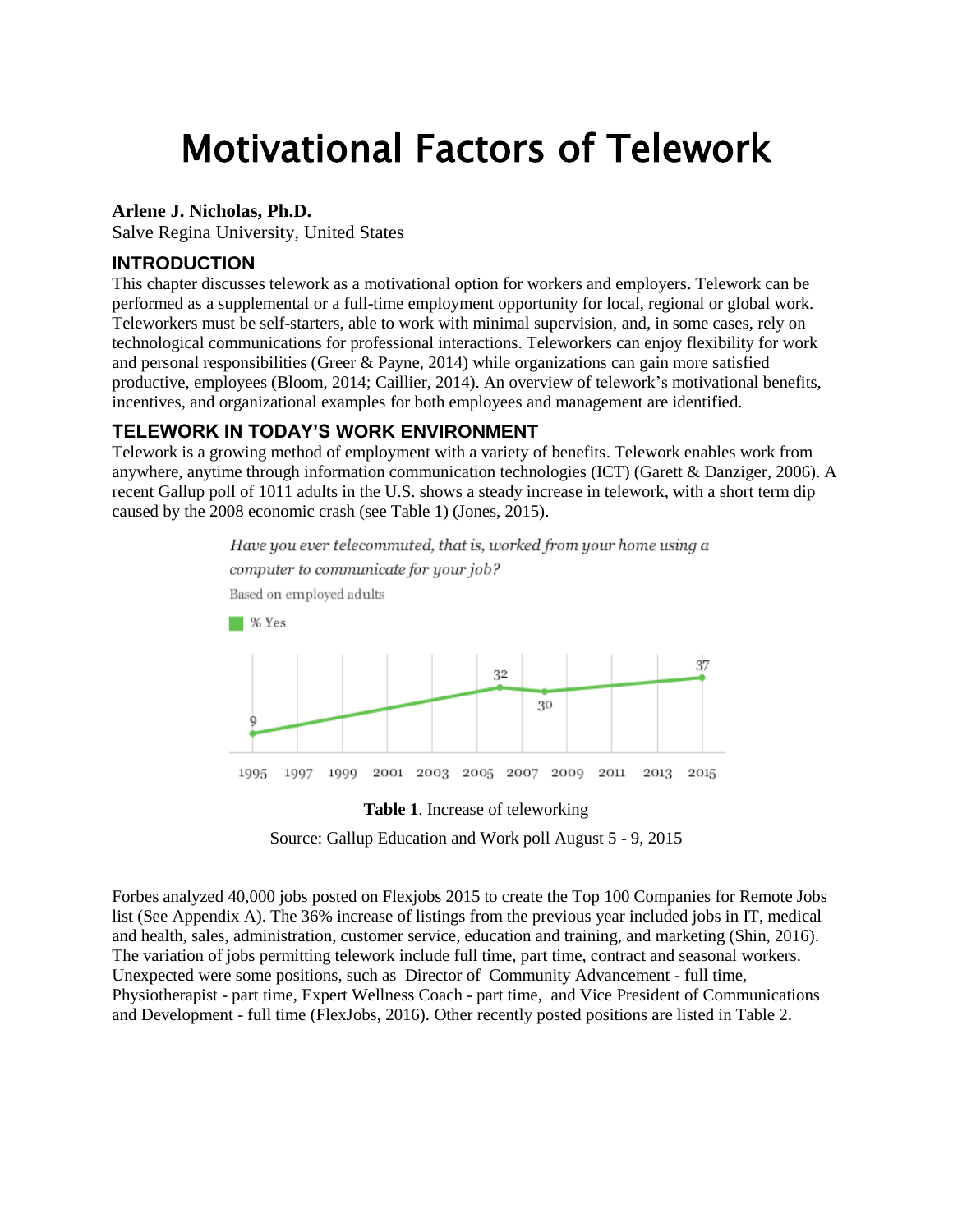| <b>Position</b>                | <b>Telecommute</b> | <b>Duties</b>                                                                             | <b>Worker location</b>                  |  |
|--------------------------------|--------------------|-------------------------------------------------------------------------------------------|-----------------------------------------|--|
| Farm Food Safety<br>Manager    | Full Time          | Develop criteria for assurance<br>& assessment of farm practices<br>to ensure food safety | Anywhere in US                          |  |
| Notary                         | Part Time          | Reviewing, signing, &<br>notarizing documents                                             | Must work in City or<br>State specified |  |
| <b>Production Assistant</b>    | Freelance for      | US Latin American culture &                                                               | Must work in City or                    |  |
| <b>Multicultural Marketing</b> | Contract           | editing software knowledge                                                                | State specified                         |  |
| Assistant Architectural        | Seasonal           | Supports projects through                                                                 | Must work in City or                    |  |
| Historian                      |                    | historical research                                                                       | State specified                         |  |
| Managing Editor                | Full Time          | Manage city-level writers,<br>perform researching, & edit<br>articles & features          | Anywhere in US                          |  |

**Table 2.** May 2016 Listings (partial list) Source: FlexJobs, 2016

Many jobs can be a fit for telework which is considered one of those best practices that allows employees flexible options for improved work/life balance. For organizations, telework is a savvy strategic management plan (Kowalski & Swanson, 2005). Telework brings increased benefits to both the employer and the employee:

| Organizational         | <b>Employee</b>     | <b>Societal</b>                   |
|------------------------|---------------------|-----------------------------------|
| - Productivity         | - Savings           | -Work opportunities               |
| - Retention/attraction | - Flexibility       | disabled, homebound, distant      |
| - Virtual Workplace    | - Work/life Balance | - Ecological – less car pollution |
| 24 hour cycle          | - Some autonomy     | - Environmental                   |
| - Continuity           | - Job satisfaction  | - less traffic congestion         |

(Caillier, 2014; GII, 2008; Rhodes, 2009; Telework=better, 2009; Ursery, 2003)

#### **TELEWORKERS**

The number of teleworkers is growing in most sectors every year. A breakdown of organizations using telework was done by GlobalWorkplaceAnalytics (2016) based on data from 2005 to 2014 of U.S. telework population. In those nine years, except for occasional small drops in government workers, such as 2013 which rebounded in 2014, all other organizations experienced growth. Table 3 below depicts the figures from 2012 – 2014.

| <b>Employer</b>           | 2012      | 2013      | 2014      |
|---------------------------|-----------|-----------|-----------|
| For Profit                | 2,501,855 | 2,689,963 | 2,860,517 |
| Non Profit                | 314,984   | 355,327   | 355,327   |
| <b>Local Government</b>   | 119,622   | 122,530   | 131,597   |
| <b>State Government</b>   | 164,382   | 160,661   | 170,932   |
| <b>Federal Government</b> | 157,682   | 144,966   | 158,688   |
| Total                     | 3,268,525 | 3,480,447 | 3,677,061 |

**Table 3.** Teleworkers by type of Employer Source: GlobalWorkplaceAnalytics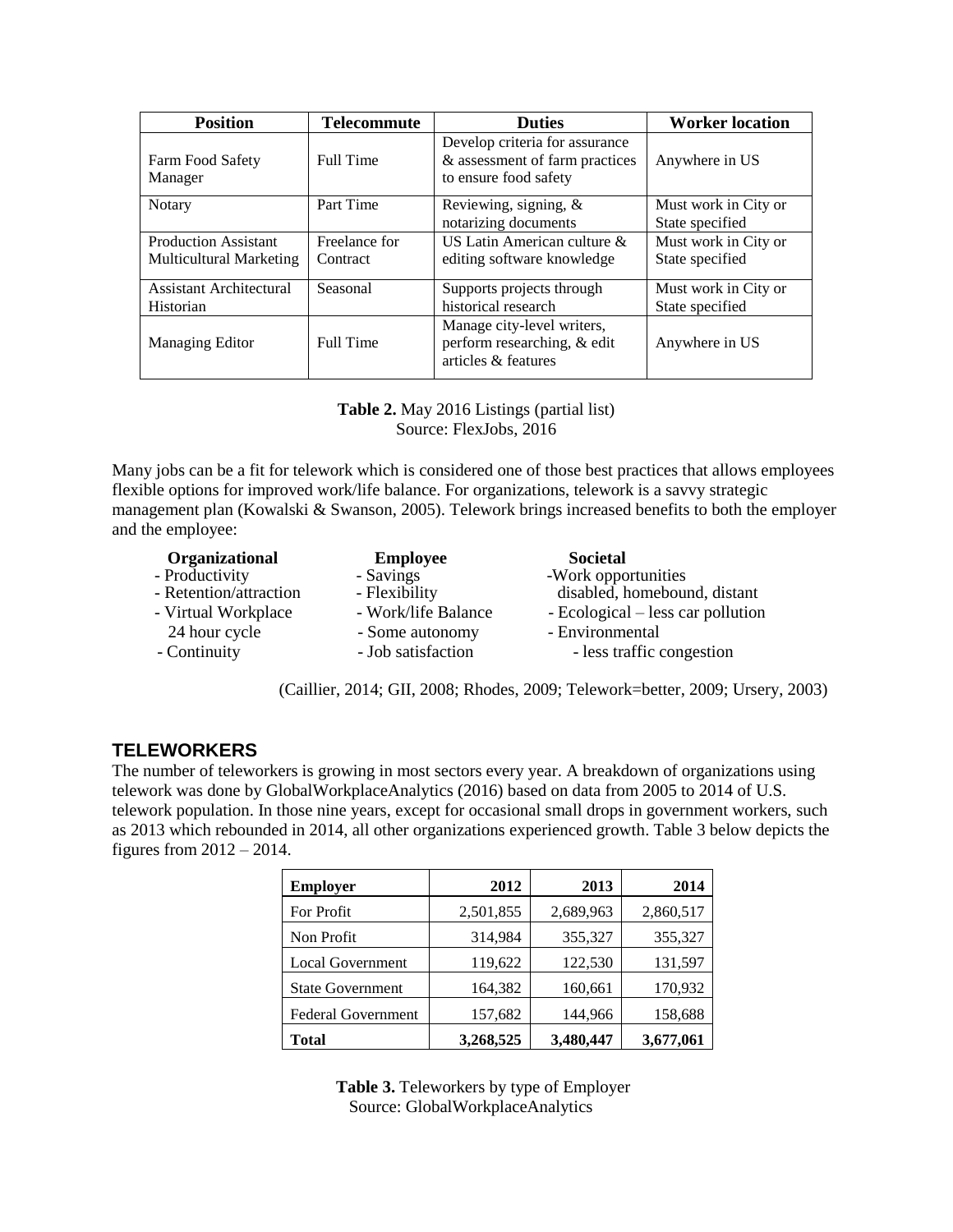According to the Telework Advisory Group of World at Work, the representative teleworker is a college educated 40 year old male working from home. And although this credible not for profit organization of 30,000 members in 100 countries, founded in 1995, reported that people who worked remotely one day a month declined, the number working more than one day a month increased (Telework 2011, 2011). Teleworkers often include knowledge workers, a term coined by management author Peter Drucker, who are occupied with analysis and manipulation of data as opposed to production (Knowledge worker, 2010). Today's technology has enabled knowledge workers to work remotely from anywhere in the world be it at home, an offsite office or telecenter, or even a coffee shop. Improved ICT, personal incentives and even employer encouragement will add to the number of teleworkers.

#### **Legislation**

In March of 2010, a House subcommittee approved legislation to promote telework in Federal agencies. The Telework Enhancement Act of 2010 [\(http://www.gpo.gov/fdsys/pkg/BILLS-](http://www.gpo.gov/fdsys/pkg/BILLS-111hr1722enr/pdf/BILLS-111hr1722enr.pdf)[111hr1722enr/pdf/BILLS-111hr1722enr.pdf](http://www.gpo.gov/fdsys/pkg/BILLS-111hr1722enr/pdf/BILLS-111hr1722enr.pdf) ) mandated a government-wide telework policy. Agencies are required to allow eligible employees to work at least 20 hours a week remotely (Rosenberg, 2010).

The law has been successful. In 2009, only 10% of eligible federal workers telecommuted. In Sept 2011, almost 21% were regular teleworkers (Resneck, 2012). It increased in 2012 to 24% and again in 2013 to 27% (2014 Status of Telework, 2014). However, there are still many federal employees who are eligible to telework but are not participating. Some concerns are double-taxation costs for the worker in both their home state and work state (Allen, Golden & Shockley, 2015). The Multi-State Worker Tax Fairness Act of 2014 that would reduce tax burdens for employees and their payroll departments has been under 'committee consideration' since March of 2014 (H.R.4085, 2014). Passage of this bill could raise the numbers of federal and private sector teleworkers.

Many states have their own statutes or executive orders and some simply have policies to motivate telework options for state-agency employees. A growing number of states have tax incentives on percentages of teleworkers or conversion costs for agencies (Allen, Golden & Shockley, 2015).

Another useful part of the Telework Enhancement Act legislation is the requirement for agencies to train managers on properly supervising teleworkers (Rosenberg, 2010), this is something the corporate world must address also ("Managing teleworkers …", 2009). Training managers how to supervise and guide teleworkers may be challenging given some resistance noted by earlier and recent studies of managers unwilling to give up direct control of the visible worker (Clear & Dickson, 2005; Daniels, Lamond, & Standon, 2001; Tuutti, 2012).

#### **Motivation**

Beyond legislation, adoption and implementation of telework programs can have a positive effect on job satisfaction (Bae & Kim, 2016). This satisfaction can be a very motivating factor in choosing a position with teleworking as pay and titles are not always the determining factors (Gose, 2013). There can be reduced turnover intention when telework is an option (Bae & Kim, 2016). This attrition factor combined with higher levels of performance, satisfaction and creativity (Vega, Anderson & Kaplan, 2015), should motive managers to implement telework.

If managers deny teleworking requests, it could result in de-motivating workers. In a study of Department of Health and Human Services workers (98% of whom are eligible for telework), the employees who were denied the opportunity to telework reported lower motivation than the employees who did telework (Caillier, 2012). Interestingly, employees who teleworked frequently, more than two days a week, reported less motivation than employees who teleworked infrequently, up to two days a week. According to Golden (2006), this decline of satisfaction with extensive telework is a result of isolation from co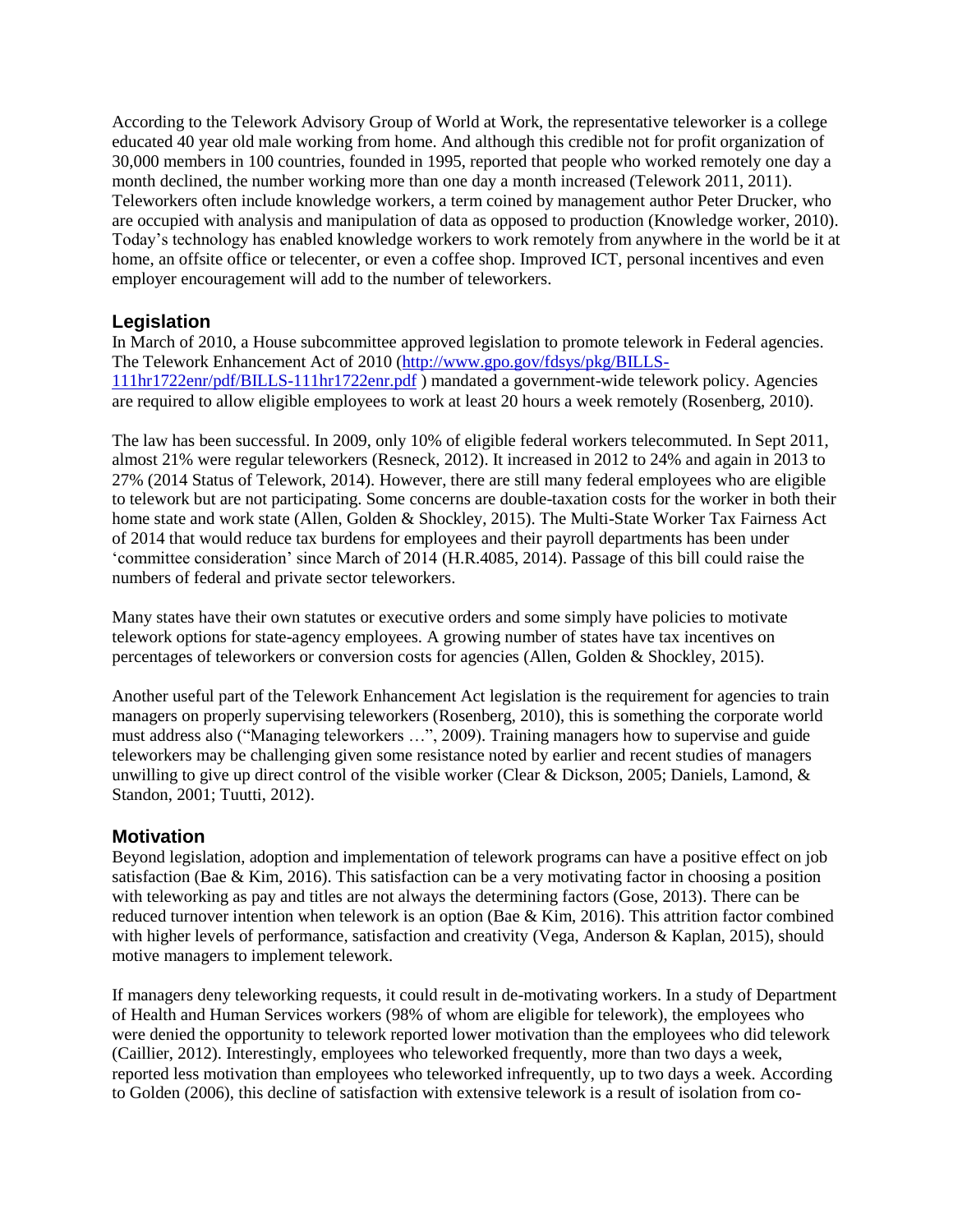workers and lack of face-to-face interaction with managers. Hybrid work arrangements of office and telework can offer both face-to-face and flexible options (Sewell & Taskin, 2015).

A positive aspect of being away from the workplace is avoiding office politics and gossip (Ellison, 2004; Fonner & Roloff, 2010; Kurland & Cooper, 2002). Physical distance can ensure contact, such as phone or e-mail, is focused on job related matters, not drama. Of course, avoiding this type of information sharing or wanting to shop talk is a personal characteristic of the employee.

As noted earlier, employees could be motived by savings that can include gas, car wear and tear, clothing, child/elder or even pet care arrangements; flexibility for care arrangements, doctors' appointments, and other chores or business needs; autonomy to meet business/home needs; and contributing to green environmental effects (Caillier, 2012; Caillier, 2014; GII, 2008; Rhodes, 2009; Telework=better, 2009; Ursery, 2003).

#### **Challenge to Management**

Managers of teleworkers must motivate and inspire out of sight workers and provide authentic information sharing, from managers to workers and between work teams. An affinity distance problem can result when there are trust issues between team members who have never met one another (Reilly & Lojeski, 2009). Some non-teleworkers can have resentment of teleworkers and perceive doing some of the teleworkers' duties (Greer & Payne, 2014).

Managers too must overcome lack of trust for workers who are miles away (Brown, Smith, Arduengo & Tayolor, 2016; Leonard, 2011). When Marissa Meyer was brought in as CEO to revitalize Yahoo, she stopped the telecommuting program (Cohan, 2013; Gaudreau, 2013). CEO Hubert Joly of Best Buy halted the Results Only Work Environment (ROWE) program a week later, also as a revamping scheme. Both moves, and others, were attributed to a weak job market that gave management tighter controls as these eliminations countered studies of increased productivity, retention and job satisfaction (Cohan, 2013; Gaudreau, 2013; Valcour, 2013).

In a study by Sewell and Taskin (2015) of 31 information technology and research and development teleworkers, 26 teleworked one day a week and 5 teleworked two days a week. The teleworkers perceived more intense supervision and direction, even of tasks that would have been under their authority if still in the office. Technology and customer service has to be combined with human resource management for a productive teleworking program (Blount, 2015).

Management has to have a balance of monitoring while encouraging open communications among teleworkers, site workers and management. This is definitely a challenge and relatively new to many managers. Just as there should be guidelines for teleworkers, more managers should get training. If little more than 17% of organizations with some kind of flexible work program provide training for managers of flexible workers (Sharp, 2013), there is considerable room for improvement.

#### **Today's Workforce Considerations**

Premiere Global Services Incorporate surveyed 3,000 knowledge workers in North America (NA), Europe, the Middle East and Africa (EMEA) and Asia Pacific Japan (APJ). Of those surveyed, 79% reported that they teleworked and 54% were without any policies. NA reported the widest use of telework followed by EMEA and APJ (2015 PGi Global, 2016).

Some attribute the rise to 37% teleworkers in the U.S. to the winter of 2014-2015 and record-breaking cold and snow for the Midwest and the Northeast (when snowstorms even had names like 'Juno' in January 2015). Businesses continued to do productive work through telework (Plumb, 2015).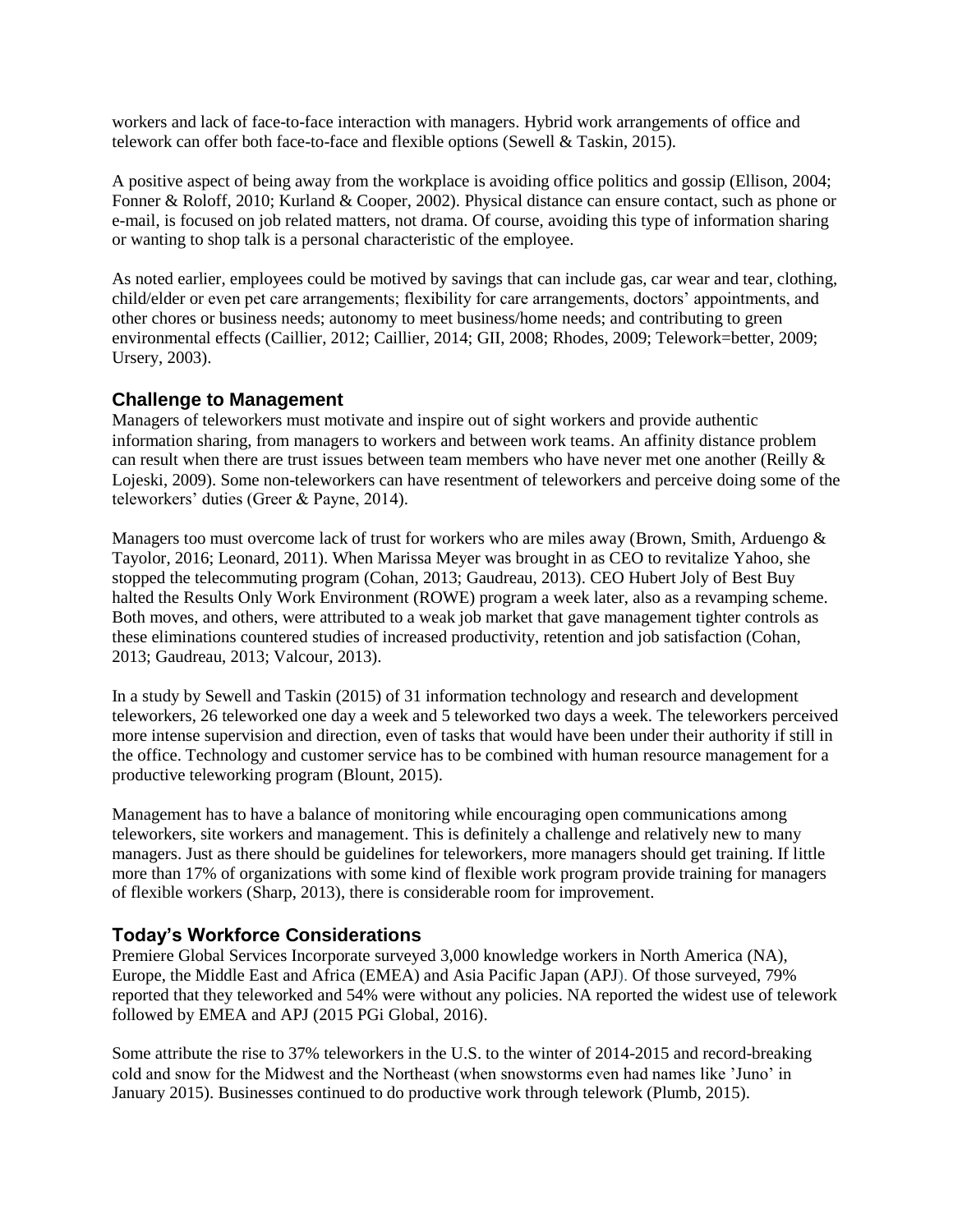Earlier reports had lower percentage of teleworkers at 9%, the same as Europe, compared to emerging markets: Asia-Pacific, 24%; Latin America, 25%; Africa and the Middle East, 27% each. The highest percentage reported is India with 82% teleworking at least once a week, and 57% are frequent teleworkers, some of which is outsourced jobs (Reaney, 2012).

Some differences certainly relate to job opportunities and cultural norms. Studies of U.S. workers note the social isolation or relational impoverishment of teleworking has negative effects on job performance (Gajendran & Harrison, 2007; Golden, Veiga, & Dino, 2008). But the workforce of today is composed of many generations and what Baby Boomers (born 1946-1964) may perceive as detrimental to their careers, such as being away from the workplace, could appeal to Gen Xers (1965-1980) with families and to the Net Generation's (1981-2001) tech comfort.

For example, teleworkers have reported many benefits that could relate to a new generation of workers who are said to be "less at home with the real world than in the virtual world" (Eisner, 2005, p.2). Combining that technological penchant with the Net Generation's team-orientation (Bridges & Johnson, 2006) would seem to make the virtual team scenario of telework very compatible and its eco-friendly aspect would appeal to these socially conscious citizens (Eisener, 2005; Raines, 2002). Many Baby Boomers have been assessed as reluctant to use new technology which has not really been designed for or marketed to older users (Burdick, 2005). There may be need for additional training and support for those older workers.

#### **Solutions and Recommendations**

For teleworkers who are beyond the reach of the office, if there is one, interaction with managers and team members can be critical. Managers need defined meeting times and agendas, and, in the cultural context, learn to communicate in the language of the workforce (Klein, 2008). Infrequent teleworkers, especially those who may be part of an alternate shared workspace arrangement, such as in-office work on Monday/Wednesday/ Friday with the same office used on Tuesday/Thursday by another colleague, should also be connected by management arrangement meetings.

Peter Linkow, president of WFD Consulting, based in Newton, MA, and research leader of the Conference Board's Research Working Group on Managing a Distant Workforce gives 10 recommended guidelines for distant managers:

- 1. Recruit for character, build fundamentals then develop distance competencies
- 2. Emphasize relationships as much as tasks
- 3. Create intra-company collaboration, then assess it
- 4. Build solid communication infrastructure
- 5. Secure the upper management support that employees need to be successful
- 6. Set clear goals and then empower distant employees to determine how to achieve them
- 7. Focus managers on creating a work environment that enables employee achievement
- 8. Concentrate on the job environment
- 9. Approach cultural differences with an open mind
- 10. Support the distant managers who report to you. (Klein, 2008)

Selection of the right workers for telework as well as setting detailed and specific goals is critical (Wilkie, 2015). Making employees successful will also depend on easy to use technology and readily available support. The older workforce is not as resistant to technology as it is disappointed with its user unfriendliness which limits their use of information communications technology (ICT) (de Koning  $\&$ Gelderblom, 2006).The younger workforce will demand speed and mobile applications (Tapscott, 2009).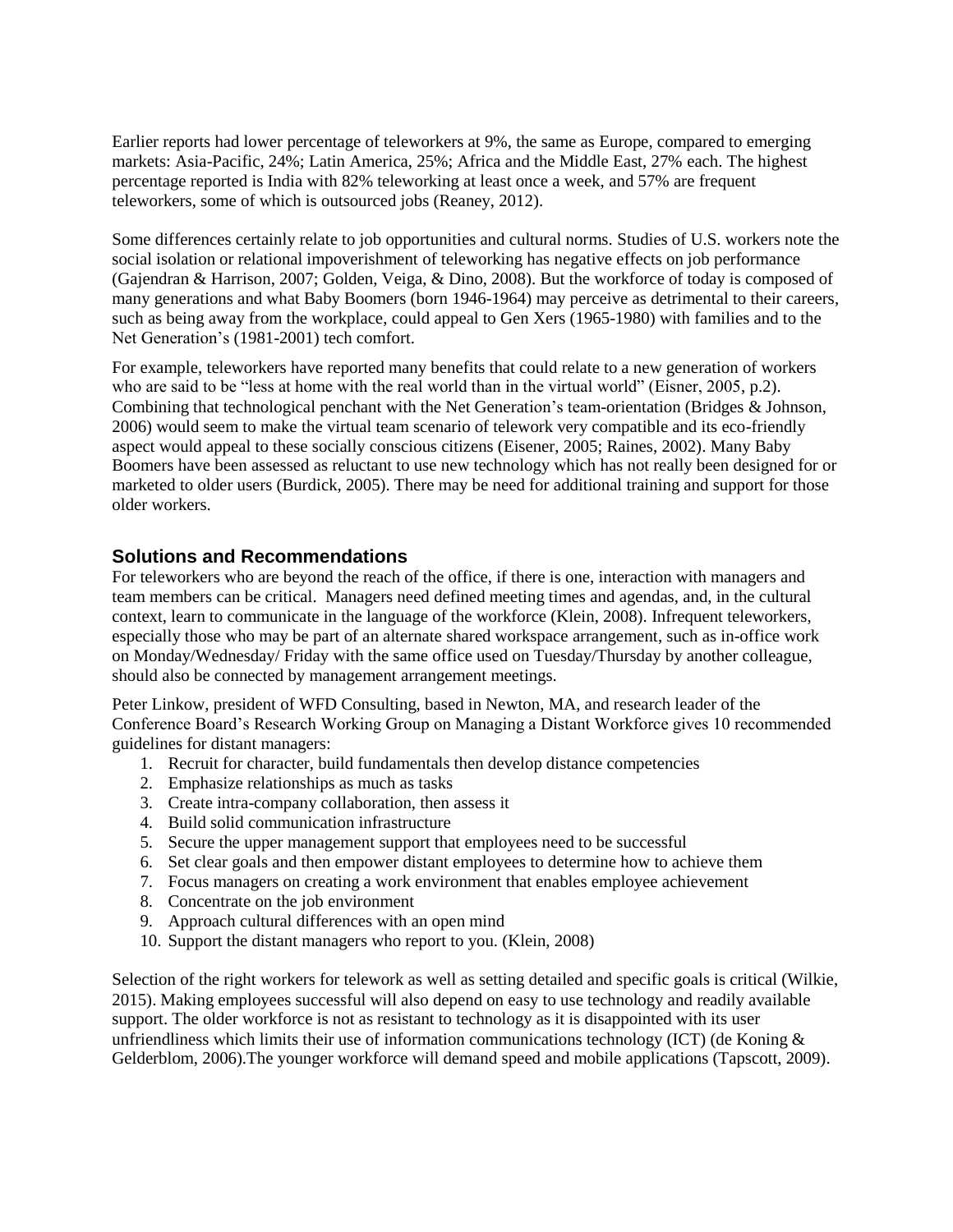Training for teleworkers should include using technology to accommodate work and communications, creating separations between work and non-work roles and "planning appropriate tasks to maximize daily productivity" (Greer & Payne, 2014, p. 107). Some face-to-face interventions are recommended, but when that is not always possible, video conference, Skype, Facebook, personal blogs and even Second Life virtual meetings have been used to give some connection between teams and leaders (Klein, 2008). Reiterating the mission/vision/goals can help reduce operational distances amongst teams' interpretations of the organizational practices (Reilly& Lojeski, 2009). Results based managers will get the best out of their employees whether they are in the office or miles away (Leonard, 2011).

### **FUTURE RESEARCH DIRECTIONS**

The value of teleworking programs to organizations and workers must continually be assessed. Before and after comparisons of the effects of telework programs should be analyzed. Are there differences in desirability according to gender, age, distance from work, family composition, culture? Organizations will want to know retention, recruitment, job satisfaction and productivity based on telework options. Are there technology pitfalls to be avoided? Concern for secure data transmissions, customer/client/patient confidentiality, bandwidth capabilities, support and back-up plans could determine what organizations will envision as a cost/benefit investment in telework.

Further studies on the reported curvilinear relationship of telework time for increased satisfaction with limited hours/days and then a decrease of satisfaction with too many hours/days (Golden & Viega, 2005) should be conducted. This could be a critical phenomenon to understand for organizations that can offer varied schedules of telework.

### **CONCLUSION**

Telework already is an indispensable option of working for the myriad benefits reviewed. These include continuity of work functions, attracting and recruiting employees, office space savings, and global extensions for organizations; flexibility, work/life balance, clothes/transportation savings, family care ability for employees; reduced traffic, less emissions, cultural and disability options for society. The difficulties for management of selection, training, security, procedures and connectivity to workers must be met as well as keeping up with the quick pace of changing technology. Clear and open communications can motivate and maintain a thriving workforce from anywhere, at anytime. The organization, managers and employees need to work in a trusting cohesive method to develop a productive teleworking experience (Brown, Smith, Arduenga, & Taylor, 2016).

#### **REFERENCES**

2014 Status of Telework in the Federal Government Report to Congress. (2014). United States Office of Personnel Management. Retrieved May, 2016 [https://www.telework.gov/reports-studies/reports-to](https://www.telework.gov/reports-studies/reports-to-congress/2014-report-to-congress.pdf)[congress/2014-report-to-congress.pdf](https://www.telework.gov/reports-studies/reports-to-congress/2014-report-to-congress.pdf)

2015 PGi global telework survey: Trends around the world shaping the future of work. Retrieved May, 2016.<http://go.pgi.com/gen-genspec-15telesur-SC1129>

Allen, T. D., Golden, T. D., & Shockley, K. M. (2015). How effective is telecommuting? Assessing the status of our scientific findings. *Psychological Science in the Public Interest, 16*(2), 40-68. doi: 10.1177/1529100615593273.

Bae, K. B. & Kim, D. (2016). The impact of decoupling of telework on job satisfaction in U.S. federal agencies: Does gender matter? *American Review of Public Administration. 46*(3), 356-371. doi: 10.1177/0275074016637183.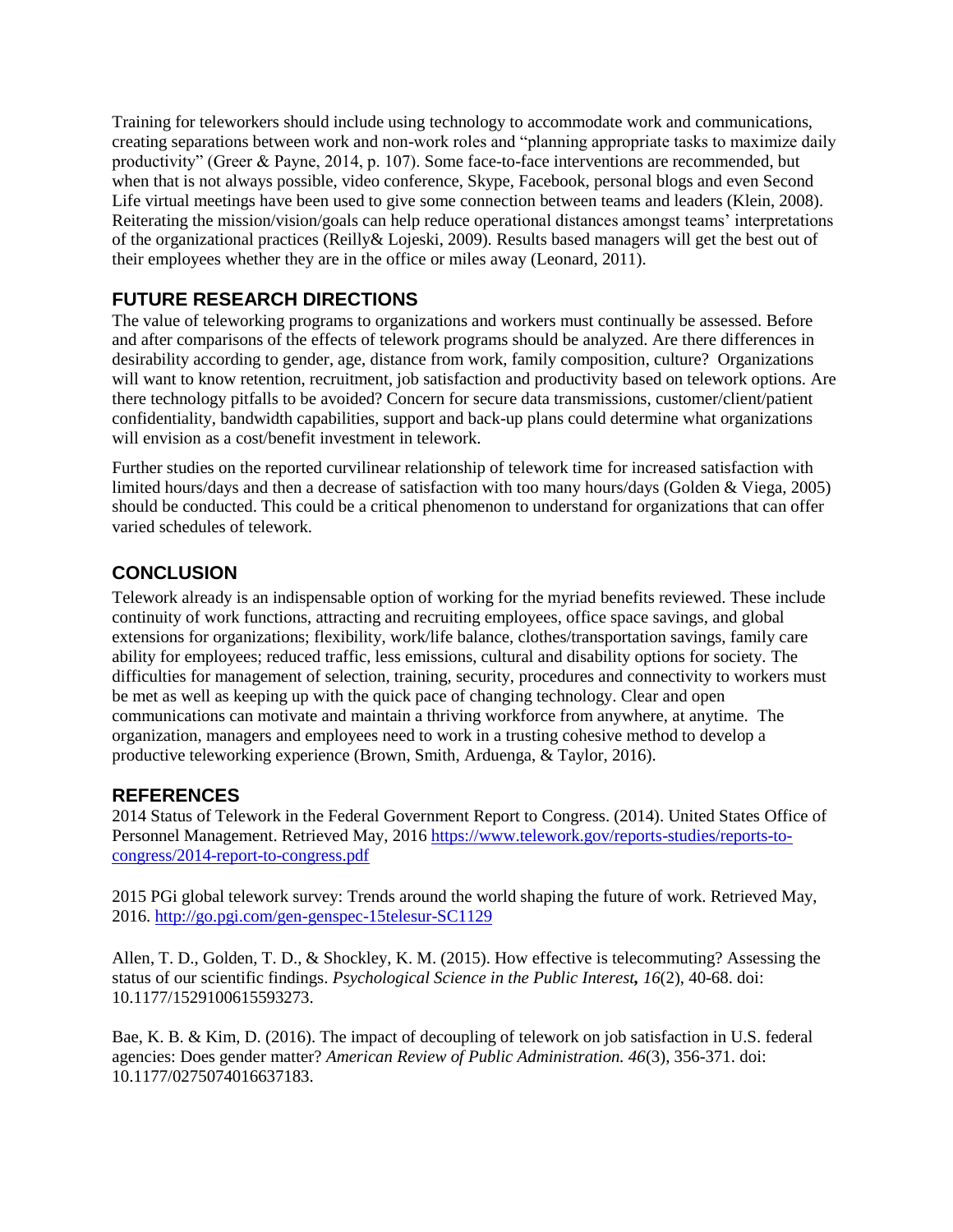Bloom, N. (January - February, 2014). To raise productivity, let more employees work from home. *Harvard Business Review.* Retrieved May, 2016 [https://hbr.org/2014/01/to-raise-productivity-let-more](https://hbr.org/2014/01/to-raise-productivity-let-more-employees-work-from-home)[employees-work-from-home](https://hbr.org/2014/01/to-raise-productivity-let-more-employees-work-from-home)

Blount, Y. (2015). Telework: Not business as usual. in *Business Technologies in Contemporary Organizations: Adoption, Assimilation, and Institutionalization* IGI Global. 76-95. doi: 10.4018/978-1- 4666-6623-8.ch004

Brown, C., Smith, P., Arduenga, N., & Taylor M. (2016). [Trusting telework in the federal government.](http://nsuworks.nova.edu/cgi/viewcontent.cgi?article=2466&context=tqr) *The Qualitative Report, 21*(1), 87-101. Retrieved May, 2016 <http://nsuworks.nova.edu/tqr/vol21/iss1/8/>

Burdick, D. C. (2005). Technology and aging: Not an oxymoron. *AGHEExchange, 28*(4), 1-4 Retrieved December, 2012. [http://www.capitalhealth.ca/NR/rdonlyres/eynmm2f7g3bdeiafxgznietliralz6neejay7hgmzixevjwtzdwduaw](http://www.capitalhealth.ca/NR/rdonlyres/eynmm2f7g3bdeiafxgznietliralz6neejay7hgmzixevjwtzdwduaw2m5fl5lbspexfaz24fil6zfdj5a5jjxqlcza/Dr.+David+Burdick+-+Articles+2.pdf) [2m5fl5lbspexfaz24fil6zfdj5a5jjxqlcza/Dr.+David+Burdick+-+Articles+2.pdf.](http://www.capitalhealth.ca/NR/rdonlyres/eynmm2f7g3bdeiafxgznietliralz6neejay7hgmzixevjwtzdwduaw2m5fl5lbspexfaz24fil6zfdj5a5jjxqlcza/Dr.+David+Burdick+-+Articles+2.pdf)

Caillier, J. G. (2012). Impact of telework on work motivation in a U.S. federal government agency. *American Review of Public Administration, 42*(4), 461-480.

Caillier, J. G. (2014). Do role clarity and job satisfaction mediate the relationship between telework and work effort? *International Journal of Public Administration, 37*(4). 193-201. doi:10.1080/01900692.2013.798813.

Clear, F. & Dickson, K. (2005). Teleworking practice in small and medium-sized firms: Management style and worker autonomy. *New Technology, Work and Employment, 20*(3), 218-233.

Cooper, C. D., & Kurland, N. B. (2002). Telecommuting, professional isolation, and employee development in public and private organizations. *Journal of Organizational Behavior, 23*(4), 511-532.

Daniels, K., Lamond, D., & Standen, P. (2001). *Journal of Management Studies, 38*(8), 1151-1186.

de Koning, J. & Gelderblom, A. (2006). ICT and older workers: no unwrinkled relationship. *International Journal of Manpower, 27*(5), 467-490.

Ellison, N. B. (2004). Telework and social change: How technology is reshaping the boundaries between home and work. Westport, CT: Praeger.

Eisner, S. P. (2005). Managing Generation Y. *S. A. M. Advanced Management Journal, 70*(4), 4-15.

FlexJobs. (May 2016). 100 of the most surprising flexible jobs, past and present. <https://www.flexjobs.com/jobs/surprising-jobs>

Fonner, K. L., & Roloff, M. E. (2010). Why teleworkers are more satisfied with their Jobs than are officebased workers: When less contact is beneficial. *Journal of Applied Communication Research*, *38*(4), 336- 361.

Gajendran, R. S., & Harrison, D. A. (2007). The good, the bad, and the unknown about telecommuting: Meta-analysis of psychological mediators and individual consequences. *Journal of Applied Psychology, 92*(6)*,* 1524-1521.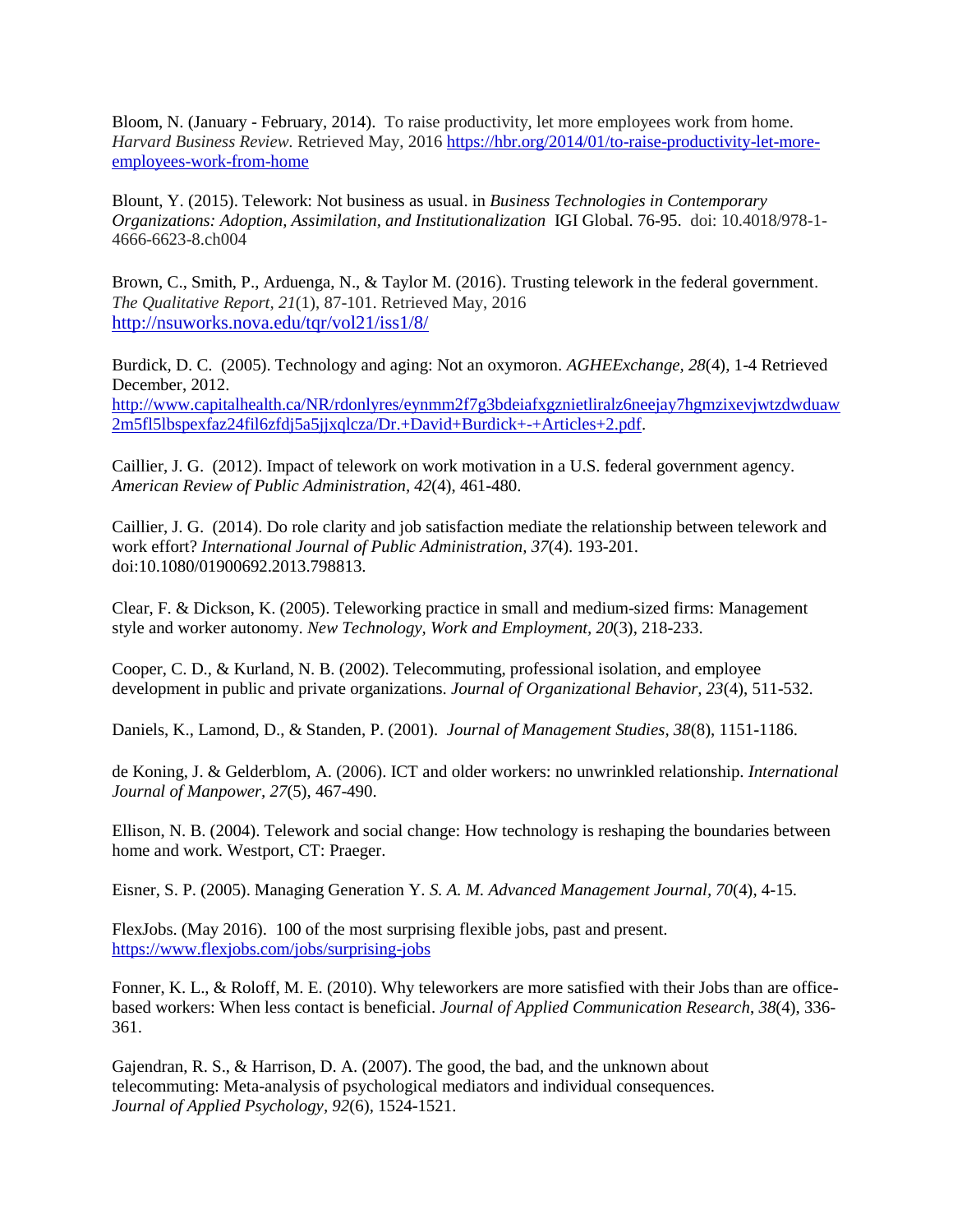GII (2008) Telecommuter Update, 2008: Employer and Employee Profiles, Changing Work Dynamics, and Technology Use Product Type: Market Research Report Publication Date: Aug 14, 2008 <http://www.giiexpress.com/products/id71727.htm>

GlobalWorkplaceAnalytics (2016). Latest telecommuting statistics. Retrieved May, 2106 <http://globalworkplaceanalytics.com/telecommuting-statistics>

Golden, T. D. (2006). The role of relationships in understanding telecommuter satisfaction. *Journal of Organizational Behavior, 27*(3), 319-34.

Golden, T. D., Veiga, J. F., & Dino, R. N. (2008).The impact of professional isolation on teleworker job performance and turnover intentions: Does time spent teleworking, interacting face-to-face, or having access to communication-enhancing technology matter? *Journal of Applied Psychology, 93*(6), 1412- 1421.

Gose, B. (July, 2013). Flexible jobs mean happy instructors. *The Chronicle of Higher Education.*  Retrieved May, 2016. <http://chronicle.com/article/Flexible-Jobs-Mean-Happy/140411/>

Greer, T.W. & Payne, S. C. (2014). Overcoming telework challenges: Outcomes of successful telework strategies. *The Psychologist-Manager Journal, 17*(2). 87-111. doi: 10.1037/mgr0000014.

H.R. 4085 (2014). Multi-state worker tax fairness act. Retrieved May 2016. <https://www.congress.gov/bill/113th-congress/house-bill/4085/all-actions?overview=closed>

Jones, J. M. (2015). In U.S., telecommuting for work climbs to 37%. *GALLUP Workplace*. Retrieved May, 2016

<http://www.gallup.com/poll/184649/telecommuting-work-climbs.aspx>

Klein, P. A. (2008). It's 9:05: Do you know where your workforce is? *Conference Board Review, 46*(2), 55-59.

Knowledge worker definition. (2010). Business dictionary. Retrieved December, 2010. <http://www.businessdictionary.com/definition/knowledge-worker.html>

Kowalski, K. B. & Swanson, J. A. (2005). Critical success factors in developing teleworking programs, *Benchmarking: An International Journal, 12*(3), 236 – 249.

Leonard, B. (2011). Telework increasing slowly worldwide. *SHRM*. Retrieved December, 2012. <http://www.shrm.org/hrdisciplines/technology/Articles/Pages/TeleworkWorldwide.aspx>

Managing teleworkers requires topnotch performance management skills. U.S. Office of Personnel Management. Retrieved October, 2012.<http://www.opm.gov/perform/articles/2001/win01-1.asp>

Plumb, E. (2015). Working through the snow: This record-breaking winter shows the benefits of telework and flexible schedules. *U.S. News & World Report.* Retrieved May, 2016. [http://www.usnews.com/opinion/economic-intelligence/2015/02/26/2015-record-breaking-winter-prove](http://www.usnews.com/opinion/economic-intelligence/2015/02/26/2015-record-breaking-winter-prove-benefits-of-teleworking)[benefits-of-teleworking](http://www.usnews.com/opinion/economic-intelligence/2015/02/26/2015-record-breaking-winter-prove-benefits-of-teleworking)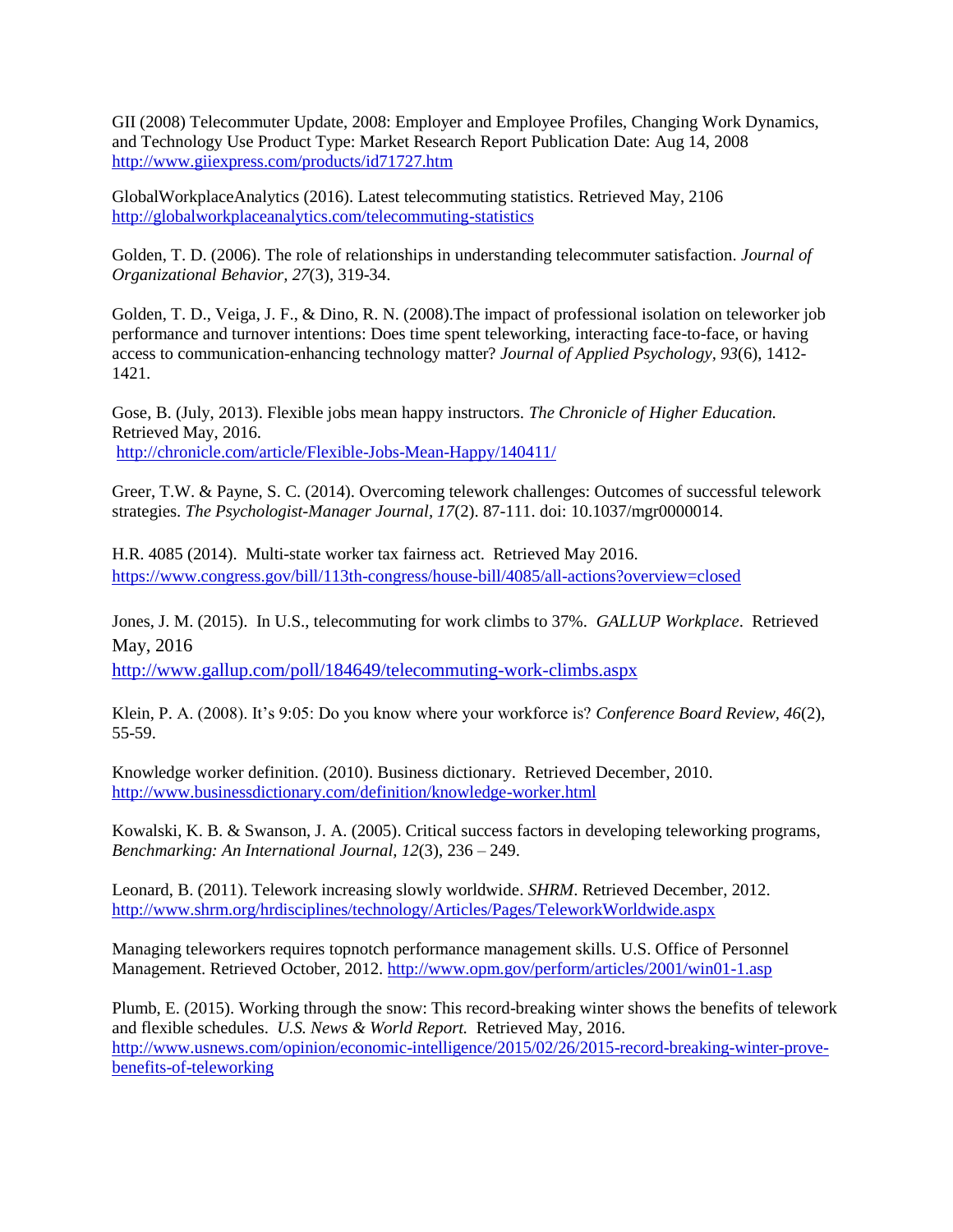Raines, C. (2002). *Managing millennials*. Retrieved December, 2012. <http://www.generationsatwork.com/articles/millenials.htm>

Reaney, P. (2012). About one in five workers worldwide telecommute: poll. Reuters <http://www.reuters.com/article/2012/01/25/us-telecommuting-idUSTRE80N1IL20120125>

Reilly, R. R. & Lojeski, K. S. (2009). Leading the dispersed workforce. *Mechanical Engineering, 131*(11), 30-35.

Rhodes, M. (February 17, 2009). Telework revs up as more employers offer work flexibility. The Telework Advisory of World at Work, Retrieved December, 2010. <http://www.workingfromanywhere.org/news/pr021609.html>

Rosenberg, A. (2010). Telework and benefits bills take one step forward. *Government Executive.*  Retrieved December, 2010. <http://www.govexec.com/dailyfed/0310/032410ar1.htm>

Sewell, G. & Taskin, L. (2015). Out of sight, out of mind in a new world of work? Autonomy, control, and spatiotemporal scaling in telework. *Organization Studies, 36*(11), 1507-1529. doi: 10.1177/0170840615593587.

Sharp, M. (2013). New survey shows telework offered by 88% of organizations. WorldatWork. Retrieved May, 2016. <https://www.worldatwork.org/waw/adimLink?id=73920>

Shin, L. (2016). Work from home in 2016: The top companies for remote jobs. *Forbes.* Retrieved May, 2016

[http://www.forbes.com/sites/laurashin/2016/01/27/work-from-home-in-2016-the-top-100-companies-for](http://www.forbes.com/sites/laurashin/2016/01/27/work-from-home-in-2016-the-top-100-companies-for-remote-jobs/#557836fa36f0)[remote-jobs/#557836fa36f0](http://www.forbes.com/sites/laurashin/2016/01/27/work-from-home-in-2016-the-top-100-companies-for-remote-jobs/#557836fa36f0)

Tapscott, D. (2009). *Grown up digital: How the net generation is changing your world*. New York: McGraw-Hill.

Telework 2011: A special report from WorldatWork. Retrieved October, 2012. <http://www.workingfromanywhere.org/>

Telework = better health. (November, 2009). *The Teleworker*. Retrieved January, 2011. <http://www.teleworkexchange.com/teleworker-11-09b.asp>

Tuutti, C. (2012). Why federal managers resist telework*. FCW: The Business of Federal Technology*. <http://fcw.com/articles/2012/07/11/reasons-federal-managers-resist-telework.aspx>

Ursery, S. (May 2003). Austin fights air pollution with telework program. *American City, & County, Vol. 118*(5), 12-13.

Valcour, M. (March 2013). The end of "results only" at Best Buy is bad news. *Harvard Business Review.* Retrieved May, 2016.

<https://hbr.org/2013/03/goodbye-to-flexible-work-at-be>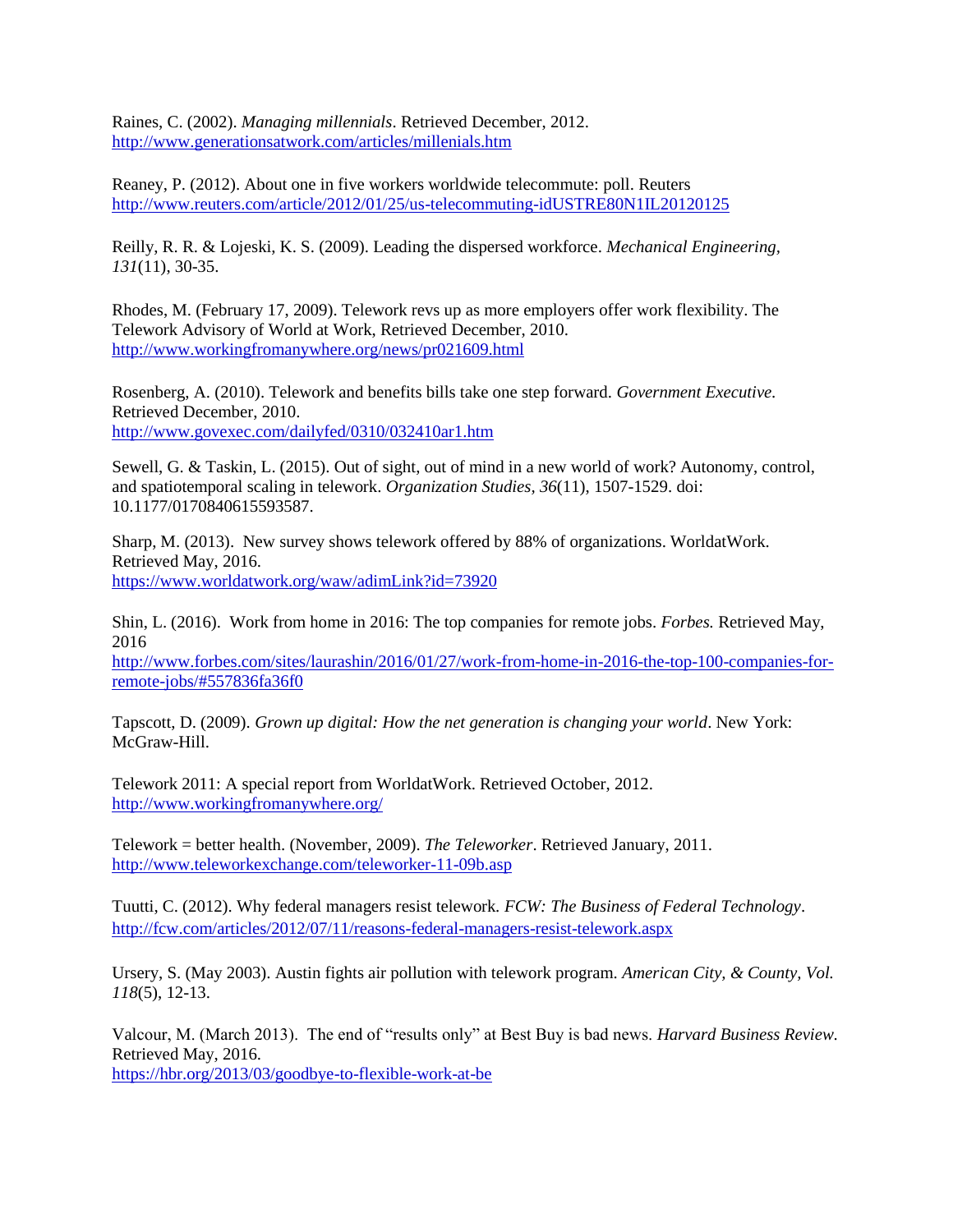Vega, R. P., Anderson, A. J. & Kaplan, S.A. (2015). A within-person examination of the effects of telework. *Journal of Business and Psychology, 30*(2), 313-323. doi: 10.1007/s10869-014-9359-4.

Wilkie, D. (2015). Has the telecommuting bubble burst? *Society of Human Resource Management, 60*(5), Retrieved May, 2016 [https://www.shrm.org/publications/hrmagazine/editorialcontent/2015/0615/pages/0615](https://www.shrm.org/publications/hrmagazine/editorialcontent/2015/0615/pages/0615-telecommuting.aspx) [telecommuting.aspx](https://www.shrm.org/publications/hrmagazine/editorialcontent/2015/0615/pages/0615-telecommuting.aspx)

#### **ADDITIONAL READING SECTION**

Baiamonte, L. W. (2012). Telecommunting: do you agree with it? Does your company agree with it? Yes. *Journal of Property Management*, *77*(3), 9.

Colbert, C. J. (2012). *Telework as part of a business continuity strategy: A path toward organizational resilience.* ProQuest UMI Dissertation.

Crook, S. K., Jaffe, J., Boggs, R. & Drake, S.D. (2011). Worldwide mobile worker population 2011-2015 forecast.<http://www.idc.com/getdoc.jsp?containerId=232073>

Elsbach, K., & Cable, D. (2012). Why showing your face at work matters. *MIT Sloan Management Review*, *53*(4), 10-12.

Garrett, R. K. & Danziger, J. N., (2006). Which telework? Defining and testing a taxonomy of technology-mediated work at a distance. *Social Science Computer Review* 2*5*(1), 27-47.

Glenn Dutcher, E. E. (2012). The effects of telecommuting on productivity: An experimental examination. The role of dull and creative tasks. *Journal of Economic Behavior & Organization*, *84*(1), 355-363.

Global Workplace Analytics and the Telework Research Network. (2012). Whitepapers. Retrieved December, 2012.<http://www.teleworkresearchnetwork.com/whitepapers>

Golden, T. (2012). Altering the effects of work and family conflict on exhaustion: telework during traditional and nontraditional work hours. *Journal of Business & Psychology*, *27*(3), 255-269.

Lister, K. & Hamish, T. (2011). The state of telework in the U.S.: How individuals, businesses and government benefit. *Telework Research Network.* Retrieved December, 2012. <http://www.workshifting.com/downloads/downloads/Telework-Trends-US.pdf>

Lojeski, K.S. & Reilly, R.R. (2008). *Uniting the Virtual Workforce: Transforming Leadership and Innovation in the Globally Integrated.* New York: John Wiley & Sons.

Madsen, S. R. (2011). The benefits, challenges, and implications of teleworking: A literature review. *Culture & Religion Review Journal*, *2011*(1), 148-158.

Martínez-Sánchez, A., Pérez-Pérez, M., de-Luis-Carnicer, P. & Vela-Jiménez, M. J. (2008), Telework, human resource flexibility and firm performance*. New Technology, Work and Employment. 22*(3), 207- 223.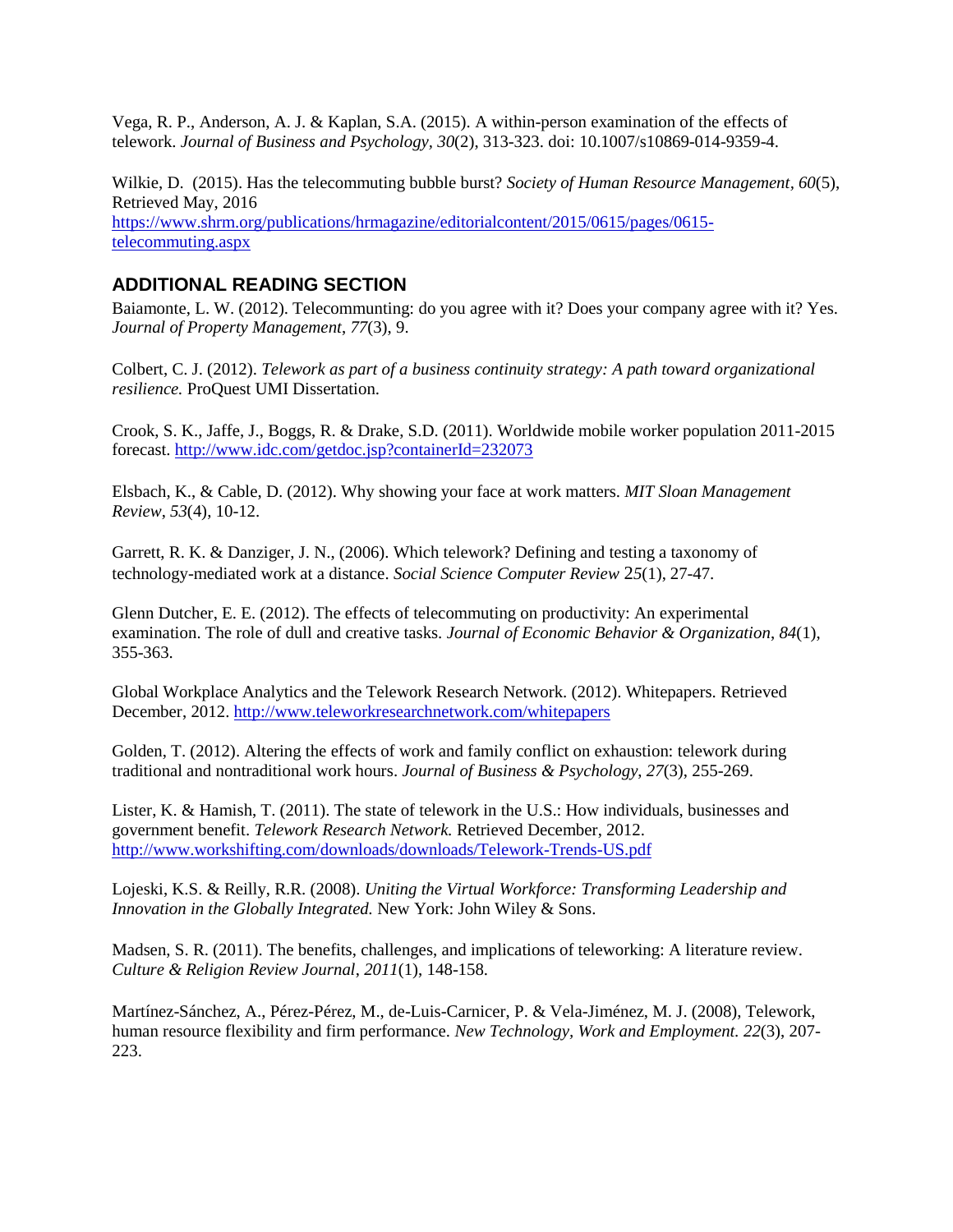McKendrick, J. (2011). Telecommuting surge: 5 million new home-based offices by 2015. SmartPlanet, CBS Interactive. [http://www.smartplanet.com/blog/business-brains/telecommuting-surge-5-million-new](http://www.smartplanet.com/blog/business-brains/telecommuting-surge-5-million-new-home-based-offices-by-2015/14431)[home-based-offices-by-2015/14431](http://www.smartplanet.com/blog/business-brains/telecommuting-surge-5-million-new-home-based-offices-by-2015/14431)

Morganson, V. J., Major, D. A., Oborn, K. L. Verive, J. M. & Heelan, M. P. (2010) Comparing telework locations and traditional work arrangements: Differences in work-life balance support, job satisfaction, and inclusion. *Journal of Managerial Psychology, 25*(6), 578-595.

Next generation telework: A literature review. (2011). Australia: Deloitte Access Economics Department of Broadband, Communications and the Digital Economy. Retrieved December, 2012 [http://www.nbn.gov.au/files/2012/02/Next\\_Generation\\_Telework-A\\_Literature\\_Review-July\\_20111.pdf](http://www.nbn.gov.au/files/2012/02/Next_Generation_Telework-A_Literature_Review-July_20111.pdf)

Nicholas, A. & Guzman, I. (2009). Is teleworking for millennials? *Association for Computing Machinery SIGMIS Computer Personnel Research Proceedings*: special interest group on management information system's 47th annual conference.197-208. Presented at University of Limerick, Ireland.

Nilles, J. (1996). *Managing telework: Strategies for managing the virtual workforce.* New York: John Wiley & Sons.

Noonan, M. C. & Glass, J. L. (2012).The hard truth about telecommuting. *Monthly Labor Review,* 38-45. Retrieved December, 2012[. http://www.bls.gov/opub/mlr/2012/06/art3full.pdf](http://www.bls.gov/opub/mlr/2012/06/art3full.pdf)

Nurul Habib, K. M., Sasic, A., & Zaman, H. (2012). Investigating telecommuting considerations in the context of commuting mode choice. *International Journal of Sustainable Transportation*, *6*(6), 362-383.

Offstein, E.H. & Morowick, J. M. (2009). *Making telework work: Leading people and leveraging technology for high-impact results.* Boston: Davies-Black.

Pyöriä, P. (2011). Managing telework: risks, fears and rules, *Management Research Review, 34(*4), 386- 399.

Rietveld, P. (2011). Telework and the transition to lower energy use in transport: On the relevance of rebound effects. *Environmental Innovation and Societal Transitions, 1*(1), 146-151.

Rodensky, R., Rybeck, J., Johnson, H. & Rollins, M. (2010). Secrets to a robust telework program: The 'STIR' model. *SHRM*, Retrieved December, 2010. <http://www.shrm.org/hrdisciplines/benefits/Articles/Pages/TeleworkModel.aspx>

Rosenberg, A. (2009). OPM announces new governmentwide telework policy. *Government Executive.*  Retrieved December, 2010. [http://www.govexec.com/story\\_page.cfm?filepath=/dailyfed/0409/042909ar1.htm](http://www.govexec.com/story_page.cfm?filepath=/dailyfed/0409/042909ar1.htm)

Scott, D. M., Dam, I., Páez, A., & Wilton, R. D. (2012). Investigating the effects of social influence on the choice to telework. *Environment & Planning A*, *44*(5), 1016-1031.

Shah, M. (2013). *Mobile working: Technologies and business strategies.* New York: Routledge.

Star Workforce Solutions (2009). Trends in telecommuting: Industry expansion and solutions for your business. Retrieved October, 2012[. http://starworkforce.com/download/Telecommuting%20Trends.pdf](http://starworkforce.com/download/Telecommuting%20Trends.pdf)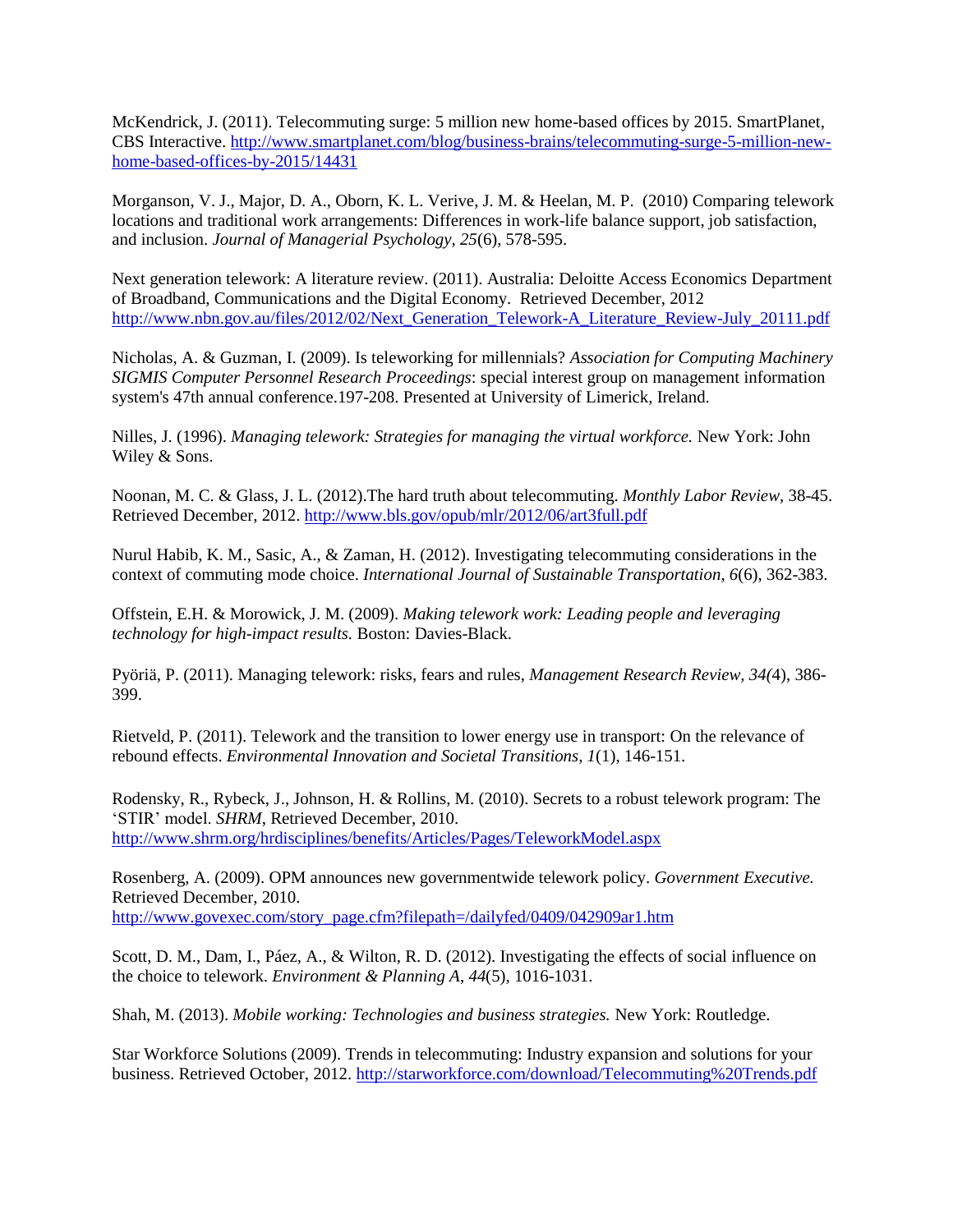Taylor, C. (2012). Ethical dilemmas of teleworkers. *The Industrialist*. Retrieved December, 2012. <http://theindustrialists.me/2012/03/04/ethical-dilemmas-of-the-teleworker/>

TELCOA: The telework coalition. Retrieved December, 2012.<http://www.telcoa.org/>

Telework.gov Retrieved December, 2012.<http://www.telework.gov/>

Troup, C., & Rose, J. (2012). Working from home: do formal or informal telework arrangements provide better work–family outcomes? *Community, Work & Family*, *15*(4), 471-486.

Wheatley, D. (2012). Work-life balance, travel-to-work, and the dual career household. *Personnel Review*, *41*(6), 813-831.

Zhang, J. (2016). The dark side of virtual office and job satisfaction. *International Journal of Business and Management*, *11*(2), 40-46. doi:10.5539/ijbm.v11n2p40.

#### **KEY TERMS & DEFINITIONS**

Affinity distance: emotional separation between virtual team members who have no personal relationship.

ICT: information communications technology.

Knowledge worker: researchers, planners, analysts and/or developers who acquire, manipulate, and analyze information.

Operational distance: psychological gaps regarding workplace issues

Physical distance: variances in space, time and environment.

Telework: Work done remotely from the office using some form of telecommunications; also referred to as telecommuting.

Virtual distance: working and communicating mainly, or exclusively, through technology.